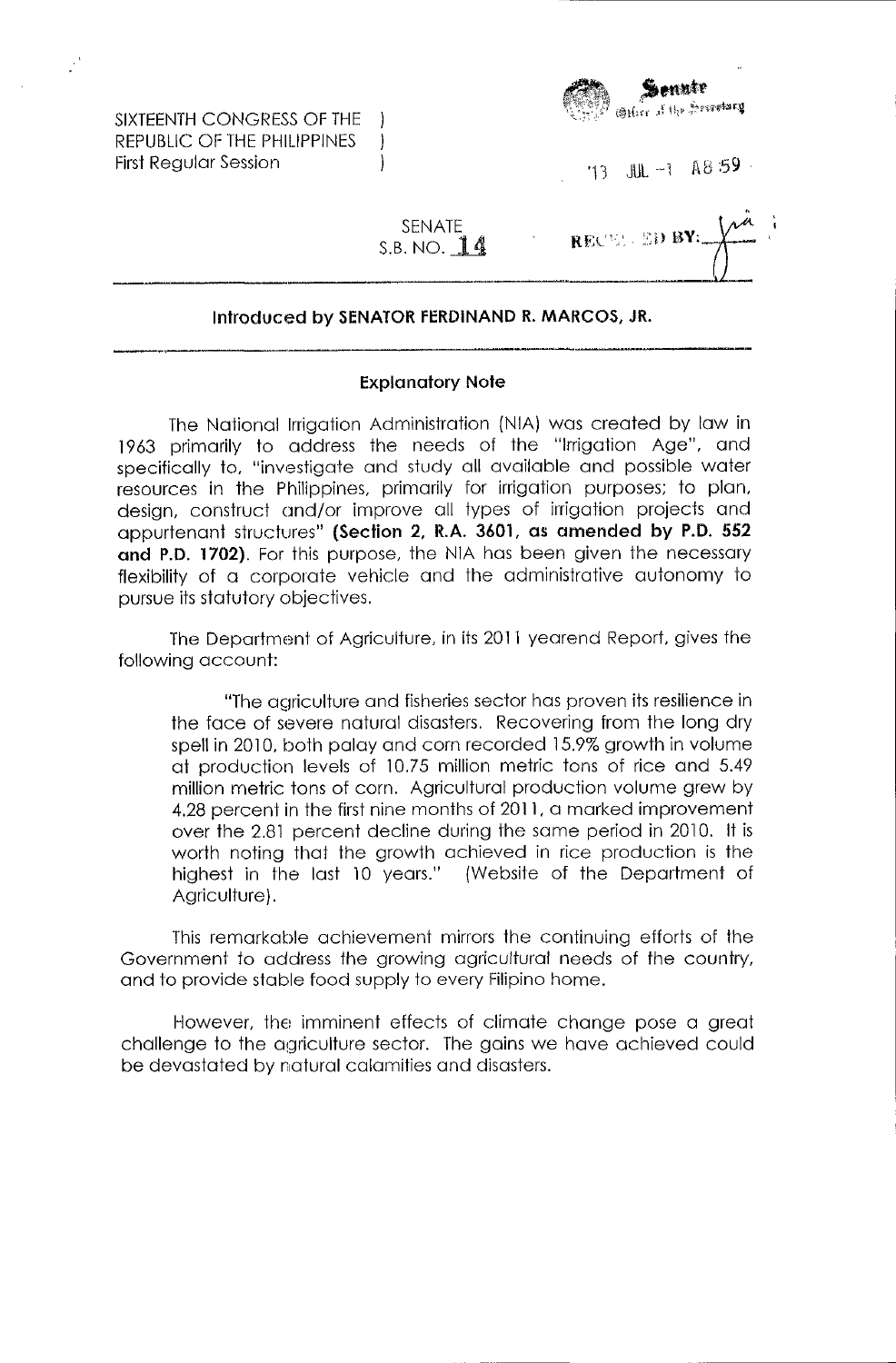Hence, we need to establish a progressive and effective irrigation method to accelerote agricultural production and be self sufficient in the coming years despite the challenges ahead.

On reoching the NIA's half-century of its existence, there is a need for the Legislature to study the efficiency ond possibly reassess the capabilities and worthiness of the NIA in the agricultural sector and bureaucratic structure in general.

Under existing law. NIA is obliged to only directly furnish a fiscal report to the Legislature and not a report of its operations and accomplishments. Thus, there is a need to require the NIA to directly furnish the House of Representatives and the Senate a detailed status report of its programs, accomplishments and failed targets for a period of five (5) years, to enable the Congress to determine its efficiency rate.

This bill proposes to accelerate irrigation development in the country in order to address the pressing agricultural needs of our countrymen. It mandates the National Irrigation Authority to come up programs and plans of action to achieve this goal, within three (3) years from the effectivity of this Act.

In view of thereof, the passage of this bill is earnestly requested.

 $\int$ **R. MARCOS, JR**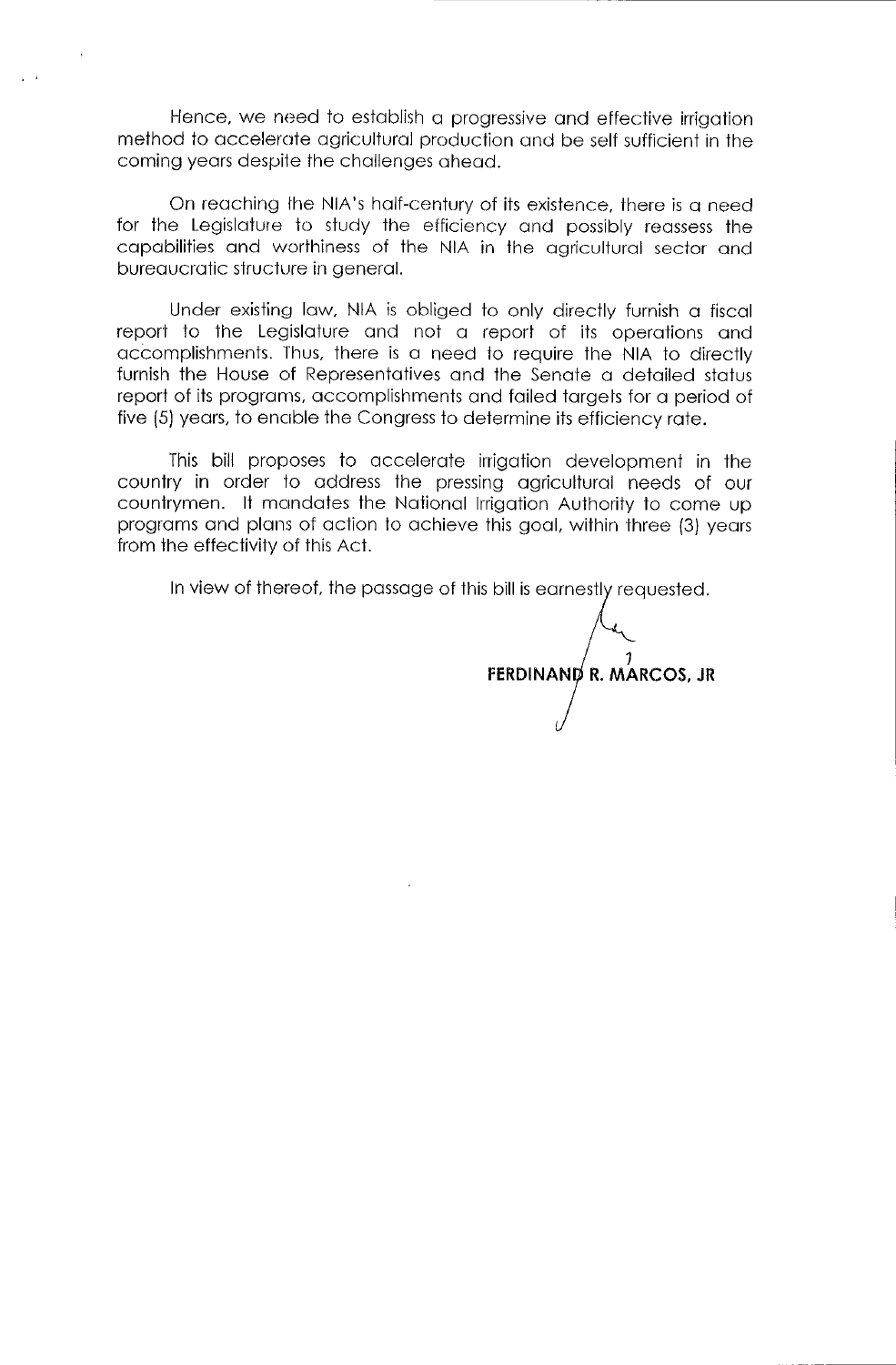

"'13 ,Jlt -I 1\ 8 59

SIXTEENTH CONGRESS OF THE REPUBLIC OF THE PHILIPPINES First Regular Session

| SENATE             |  |
|--------------------|--|
| SENATE BILL NO. 14 |  |

-1  $\mathbf{I}$ 

 $\frac{REC(1,1)RV}{V}$ 

## **Introduced by Senator fERDINAND R. MARCOS, JR.**

## **AN ACT MANDATING THE NATIONAL IRRIGATION ADMINSTRATION (NIA) TO ACCELERATE NATIONAL IRRIGATION DEVELOPMENT PROGRAM, AND APPROPRIATING FUNDS THEREFOR, AND FOR OTHER PURPOSES**

Be it enacted by the Senate and the House of Representatives of the Philippines in Congress Assembled:

SECTION 1. Title. - This Act shall be known as "The National Irrigation **Program of 2013."** 

SECTION 2. Deciaration of Policy. - It is the policy of the State to pursue a comprehensive agricultural development, through effective and progressive irrigation programs. Guided by the principle of self-sufficiency, the agricultural sedor shall make full use of human and natural resources in order to attain greater productivity of all irrigable lands in the country.

SECTION 3. Notional Irrigation Program. shall undertake a comprehensive irrigation program, guided by the following objectives: The National Government

- 1. Generation, restoration and rehabilitation of the irrigation systems and facilities using progressive and modern irrigation methods;
- 2. Reformulation and upgrading of the irrigation method through continued research and development and application of technological advancements in the field of irrigation;
- 3. Acceleration of agriculturol production through on improved irrigation methods;
- 4. Strengthened coordination with local government units, cooperatives, farmers' associations, non-governmental organizotions, ond technicol assistance ond development of the irrigation systems used in their respective areas and jurisdictions.

SECTION 4. Expediting of Irrigation Development Progroms. - In line with the national policy objectives, the NIA is mandated to expedite its irrigation development programs and be able to irrigate ninety-five percent (95%) of irrigable lands all over the country, within a period of three (3) years from the effectivity of this Act. After the lapse of the threeyear period, the NIA shall then submit to Congress a detailed report and satisfactory proof of its completion of the ninety-five-percent target.